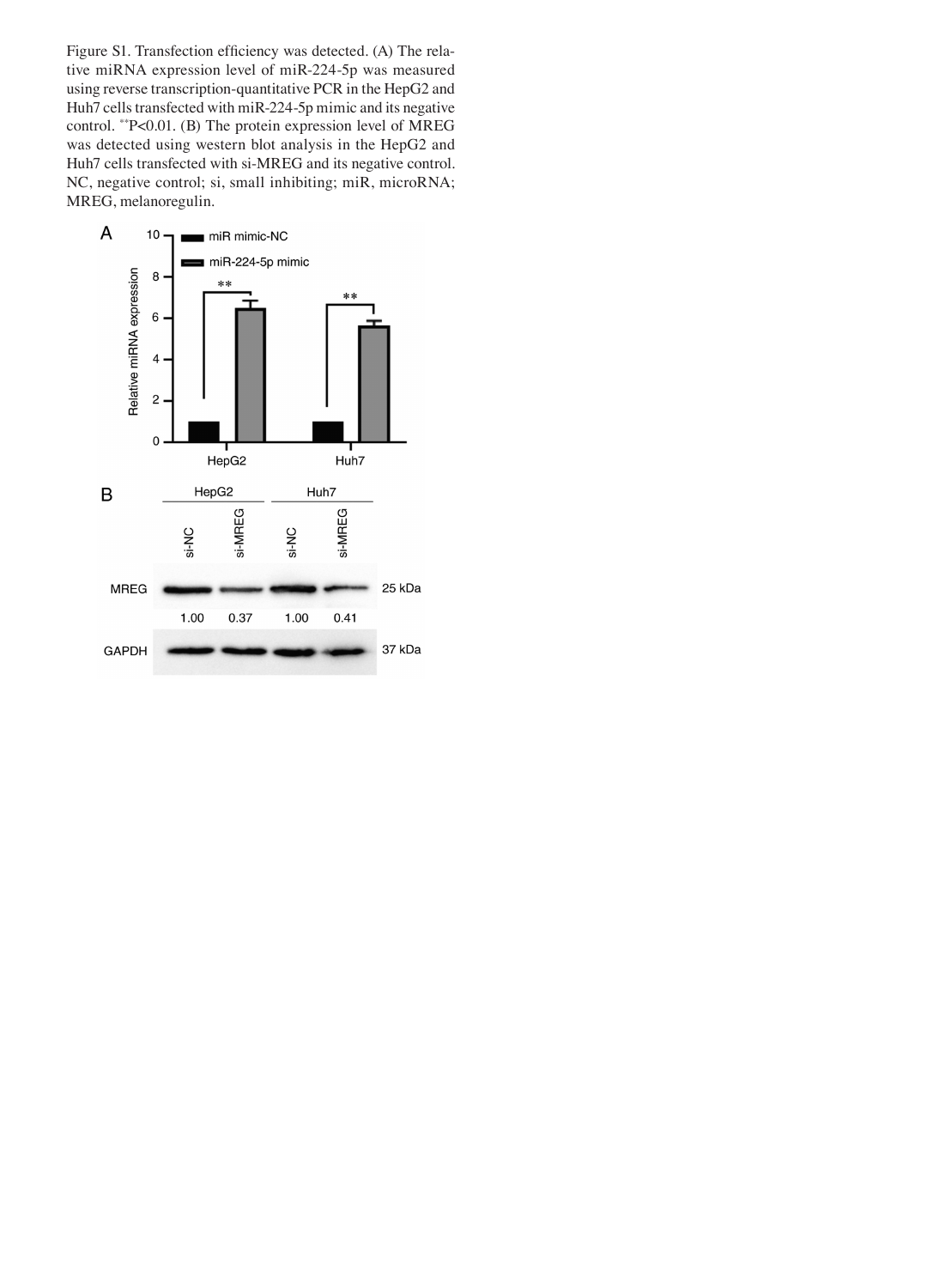Table SI. Sequences of siRNA, miR-244-5p mimics and inhibitor, and their respective controls.

| A, siRNA sequences          |                                 |  |  |
|-----------------------------|---------------------------------|--|--|
| Name                        | Sequence                        |  |  |
| $si$ -E2F1                  | 5'-GGGAGAAGUCACGCUAUGAGA-3'     |  |  |
| $si$ -NC                    | 5'-GCAGAGAUAUGGCGAGGUCAA-3'     |  |  |
| si-MREG                     | 5'-GUGAGACAUCCAAGCUAAA-3'       |  |  |
| $si$ -NC                    | 5'-GAACCACACGAUUAGAGTA-3'       |  |  |
| Name                        | Sequence                        |  |  |
| $miR-244-5p$ mimic forward  | 5'-UCAAGUCACUAGUGGUUCCGUUUAG-3' |  |  |
| miR-244-5p mimic reverse    | 5'-CUAAACGGAACCACUAGUGACUUGA-3' |  |  |
| miR-244-5p mimic NC forward | 5'-UUGUACUACACAAAAGUACUG-3'     |  |  |
| miR-244-5p mimic NC         | 5'-CAGUACUUUUGUGUAGUACAA-3'     |  |  |
| $miR-244-5p$ inhibitor      | 5'-CUAAACGGAACCACUAGUGACUUGA-3' |  |  |
| $miR-244-5p$ inhibitor NC   | 5'-CAGUACUUUUGUGUAGUACAA-3'     |  |  |

si, small inhibiting; miR, microRNA; NC, negative control; MREG, melanoregulin.